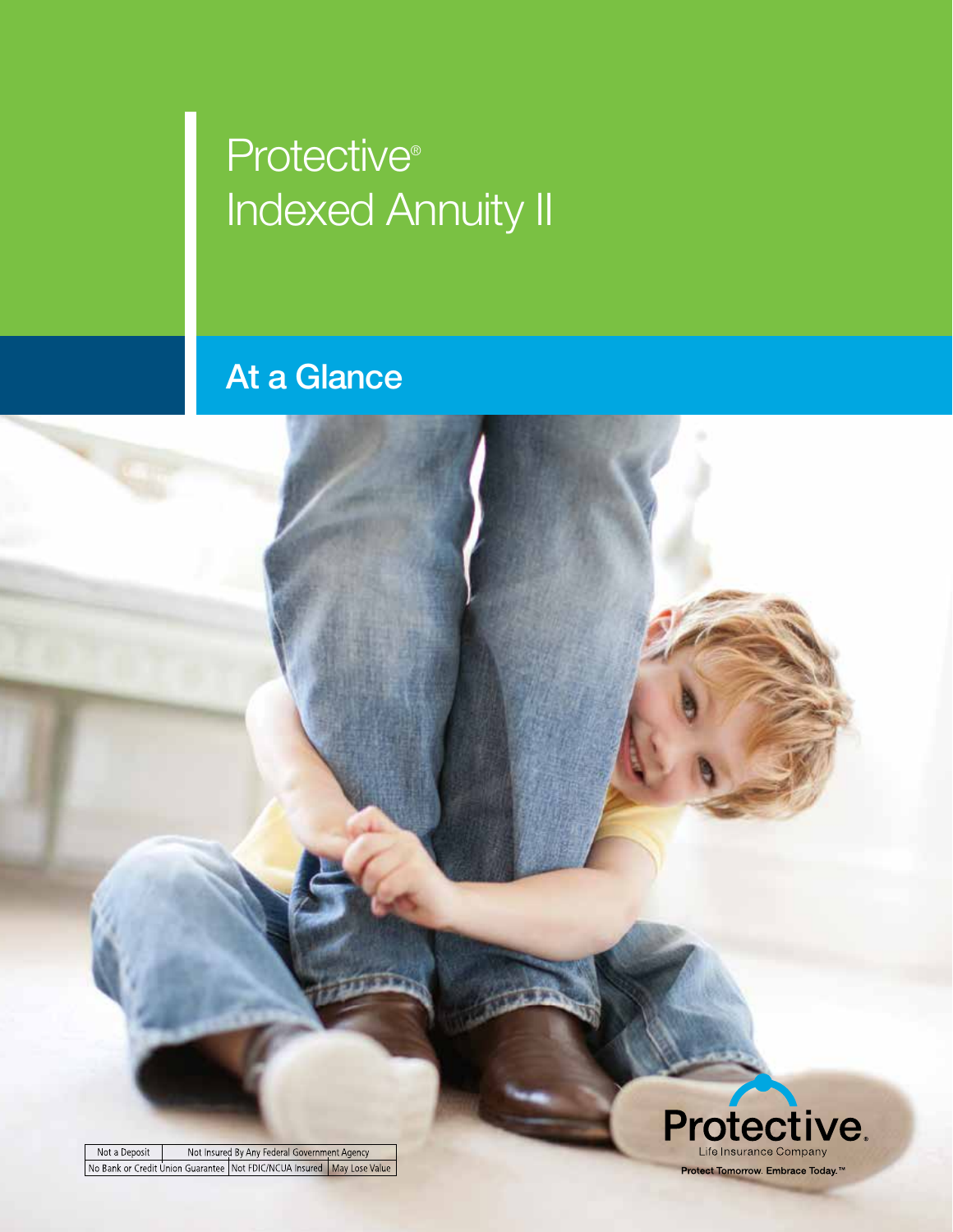| <b>Solution</b><br><b>Profile</b>                | Consider this solution if you want:<br>• Opportunities to participate in market-linked growth<br>• Flexibility to receive back your full original premium<br>• Guaranteed lifetime income with an optional income benefit                                                                                                                                                                                                                                                                                                                                                                                                                                                                                                                                                                          |  |  |
|--------------------------------------------------|----------------------------------------------------------------------------------------------------------------------------------------------------------------------------------------------------------------------------------------------------------------------------------------------------------------------------------------------------------------------------------------------------------------------------------------------------------------------------------------------------------------------------------------------------------------------------------------------------------------------------------------------------------------------------------------------------------------------------------------------------------------------------------------------------|--|--|
| <b>Availability</b>                              | • Ages $0 - 85$ (non-qualified)<br>• Ages $18 - 85$ (qualified)                                                                                                                                                                                                                                                                                                                                                                                                                                                                                                                                                                                                                                                                                                                                    |  |  |
| <b>Deposit</b><br><b>Payments</b><br>and Windows | Minimum initial: \$10,000<br>The initial purchase payment includes all payments received within 14 days of the date you purchase the contract.<br>Payments received in connection with an exchange, transfer or rollover must be initiated within 14 days and received<br>within 60 days of the date you purchase the contract.<br>Minimum additional: \$1,000<br>Additional purchase payments are welcomed when initiated before the first contract anniversary and received before<br>the oldest owner's or annuitant's 86th birthday. Additional purchase payments are applied to an interest bearing<br>holding account and remain there until the next contract anniversary, and then allocated to the interest crediting<br>strategies per your instructions.<br><b>Maximum: \$1 million</b> |  |  |

Higher amounts may be accepted, but must be approved before being submitted and may be subject to conditions.

| <b>Interest Crediting</b><br><b>Strategies</b>    | <b>FIXED</b>                                                                                                                                                                                                                                                                                                                                                                                                                                                                                                   | <b>INDEXED</b>                                                                                                                                                                                         |                                                                                                                                                                                                                                                                                                                                      |                                                                                                |  |
|---------------------------------------------------|----------------------------------------------------------------------------------------------------------------------------------------------------------------------------------------------------------------------------------------------------------------------------------------------------------------------------------------------------------------------------------------------------------------------------------------------------------------------------------------------------------------|--------------------------------------------------------------------------------------------------------------------------------------------------------------------------------------------------------|--------------------------------------------------------------------------------------------------------------------------------------------------------------------------------------------------------------------------------------------------------------------------------------------------------------------------------------|------------------------------------------------------------------------------------------------|--|
|                                                   |                                                                                                                                                                                                                                                                                                                                                                                                                                                                                                                | <b>Annual Point-to-Point</b><br><b>Strategy</b>                                                                                                                                                        | <b>Annual Rate Cap for</b><br><b>Term Strategy</b>                                                                                                                                                                                                                                                                                   | <b>Annual Trigger Strategy</b>                                                                 |  |
|                                                   | • Amounts allocated to<br>this strategy earn a fixed<br>rate of interest that is<br>credited daily<br>• The interest rate is<br>determined in advance<br>upon each contract<br>anniversary                                                                                                                                                                                                                                                                                                                     | performance of the S&P 500 <sup>®</sup> Index (without dividends).<br>Interest is credited when<br>index performance<br>is positive-up to a<br>maximum interest rate<br>cap in effect for that<br>vear | Amounts allocated to these strategies earn interest in arrears based, in part, on the<br>• Interest is credited when<br>index performance<br>is positive-up to a<br>maximum interest rate<br>cap in effect for that year<br>• The interest rate cap is<br>quaranteed to remain<br>constant for the entire<br>surrender charge period | • A predetermined trigger<br>rate is credited when<br>index performance is<br>flat or positive |  |
| <b>Withdrawal</b><br>Charges*                     | You have a choice between a 5-year, 7-year or 10-year withdrawal charge schedule. Five, seven or ten years after<br>the contract issue date, you will have full access to the total investment and any earnings attributed to it without a<br>withdrawal charge.                                                                                                                                                                                                                                               |                                                                                                                                                                                                        |                                                                                                                                                                                                                                                                                                                                      |                                                                                                |  |
| <b>Market Value</b><br><b>Adjustment</b><br>(MVA) | A limited market value adjustment will be applied to withdrawals that exceed the allowable penalty free amount.<br>The MVA can increase, decrease or have no effect on the amount deducted from the contract value to satisfy a<br>withdrawal request, based on changes in market interest rates between the contract issue date and the withdrawal<br>date. The MVA is limited. It does not apply after the withdrawal charge period expires, and does not affect the<br>contract's minimum surrender value.  |                                                                                                                                                                                                        |                                                                                                                                                                                                                                                                                                                                      |                                                                                                |  |
| <b>Minimum</b><br><b>Surrender Value</b>          | A minimum surrender value is guaranteed when the contract is terminated due to full surrender, death or<br>annuitization. This amount is calculated by:<br>. Taking 100% of aggregate purchase payments accumulated at the contract's non-forfeiture rate, which cannot be<br>less than 1% or more than 3%, and<br>. Subtracting any prior aggregate withdrawals (including withdrawal charges) accumulated at the non-forfeiture rate, and<br>• Subtracting any withdrawal charges that apply at termination. |                                                                                                                                                                                                        |                                                                                                                                                                                                                                                                                                                                      |                                                                                                |  |
| <b>Penalty-Free</b><br>Withdrawals*               | During the first contract year, you can withdraw 10% of your initial purchase payment without incurring a withdrawal<br>charge. After the first year, you can withdraw 10% of the contract value annually, less any withdrawals in that<br>contract year. Your contract value after each withdrawal must be at least \$10,000.                                                                                                                                                                                 |                                                                                                                                                                                                        |                                                                                                                                                                                                                                                                                                                                      |                                                                                                |  |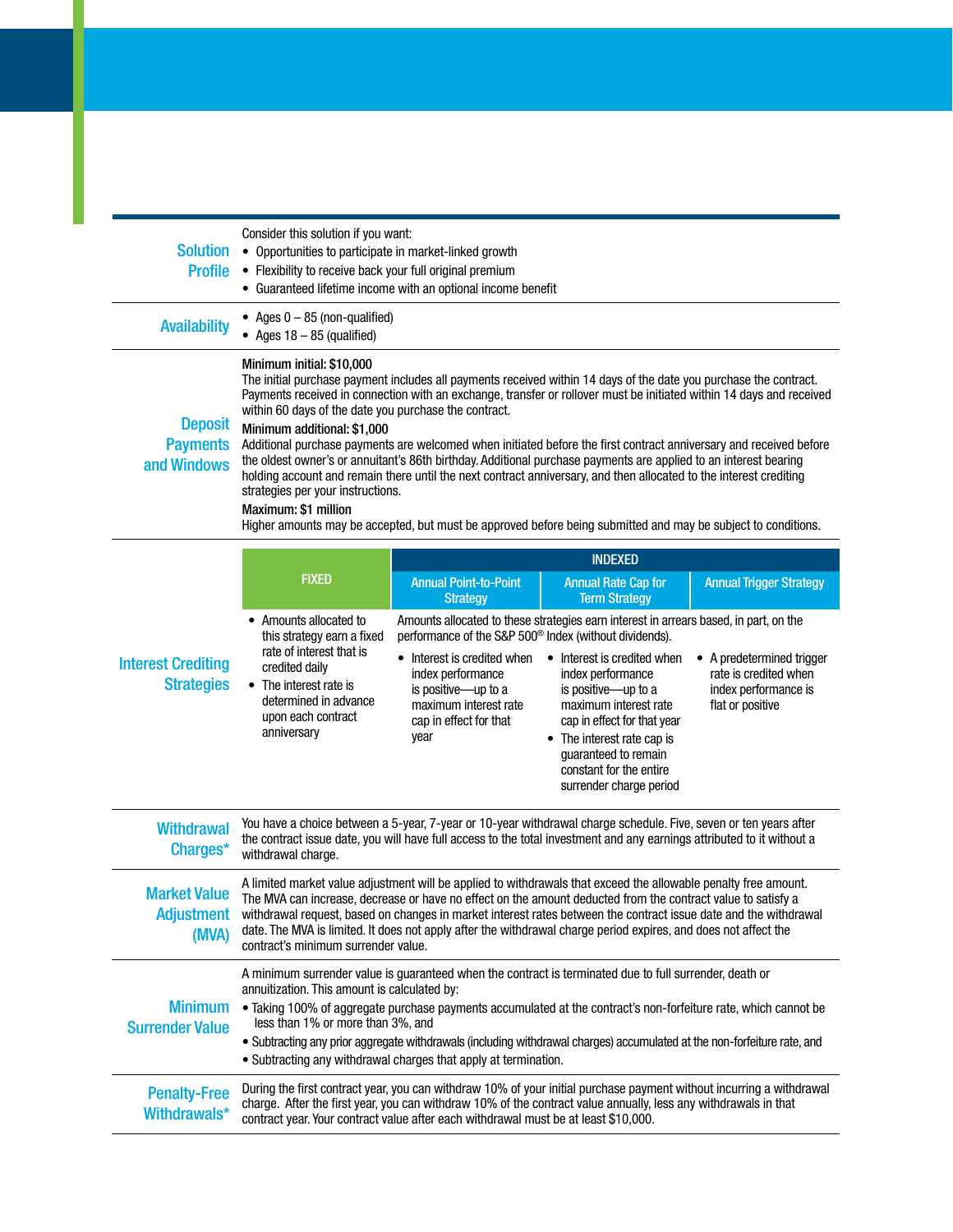| <b>Nursing Facility/</b><br><b>Terminal Illness</b><br><b>Waiver</b>            | You can access your money to help when certain circumstances occur. We will waive the withdrawal charge and MVA<br>after the first contract anniversary if your or your spouse is either:<br>• Confined to a qualified medical care facility for at least 30 consecutive days<br>• Diagnosed with a terminally ill condition expected to result in death within 12 months<br>Not available in all states. State variations may apply.                                                                                                                                   |
|---------------------------------------------------------------------------------|-------------------------------------------------------------------------------------------------------------------------------------------------------------------------------------------------------------------------------------------------------------------------------------------------------------------------------------------------------------------------------------------------------------------------------------------------------------------------------------------------------------------------------------------------------------------------|
| <b>Unemployment</b><br><b>Waiver</b>                                            | You can access your money to help with the financial burdens of unemployment. We will waive the withdrawal<br>charge and MVA, if you or your spouse should become unemployed. In order to qualify, you or your spouse must<br>meet the following requirements:<br>• Employed full time on the contract issue date<br>• Unemployed for a period of at least 60 consecutive calendar days prior to claiming the waiver<br>• Unemployed on the date when the full surrender or partial withdrawal is requested<br>Not available in all states. State variations may apply. |
| <b>Optional</b><br><b>Protected</b><br><b>Lifetime Income</b><br><b>Benefit</b> | SecurePay SE, an optional protected lifetime income benefit, provides enhanced benefit base growth opportunities<br>along with protected lifetime income.<br>• Guaranteed benefit base growth with a 7% simple interest annual roll-up available for the first 10 contract years<br>• Stable retirement income with lifetime withdrawals of $4.5\% - 7\%$ (based on attained age at benefit election)<br>• Annual capture of interest crediting strategy gains when contract value exceeds the benefit base                                                             |
| <b>Return of</b><br><b>Purchase</b><br><b>Payments Option</b>                   | Provides an option, prior to annuitization, to surrender the contract and receive 100% of the purchase payments,<br>less any prior withdrawals or investment taxes, as applicable<br>• Contracts including this option will earn a lower interest rate than those without it                                                                                                                                                                                                                                                                                            |
| <b>Death Benefit</b>                                                            | Should you pass away before starting your annuity income payments, as of the date Protective Life receives the proof<br>of death, your beneficiaries will receive the contract value or the minimum surrender value.                                                                                                                                                                                                                                                                                                                                                    |
| <b>Annuity Income</b><br><b>Payment Options</b>                                 | If you choose to annuitize your contract for retirement income payments, the following options are available for both<br>single or joint life expectancy:<br>• Lifetime income<br>• Income for a specific term (certain period)<br>• Lifetime income with a specific term (certain period)<br>Lifetime income with a cash refund<br>• Lifetime Income with an installment refund (principal refund)<br>Please see the contract for important information about annuity payout options. All payments are subject to the<br>claims-paying ability of the issuing company. |
| <b>Annuity Income</b><br><b>Payment Bonus</b>                                   | At no additional charge, we will increase the contract value by 2% on those contracts starting annuity income<br>payments after the 10th contract anniversary and structuring them for life with a certain period of 10 years or more.                                                                                                                                                                                                                                                                                                                                  |
|                                                                                 | . Withdrawals reduce the annuity's remaining death benefit, contract value, cash surrender value and future earnings. *                                                                                                                                                                                                                                                                                                                                                                                                                                                 |

\* Withdrawals reduce the annuity's remaining death benefit, contract value, cash surrender value and future earnings. Withdrawals may be subject to income tax and, if taken prior to age 59½, an additional 10% IRS tax penalty may apply. More frequent withdrawals may reduce earnings more than annual withdrawals.

Talk with your financial professional to learn more about how Protective Indexed Annuity II can help you protect and grow retirement savings.